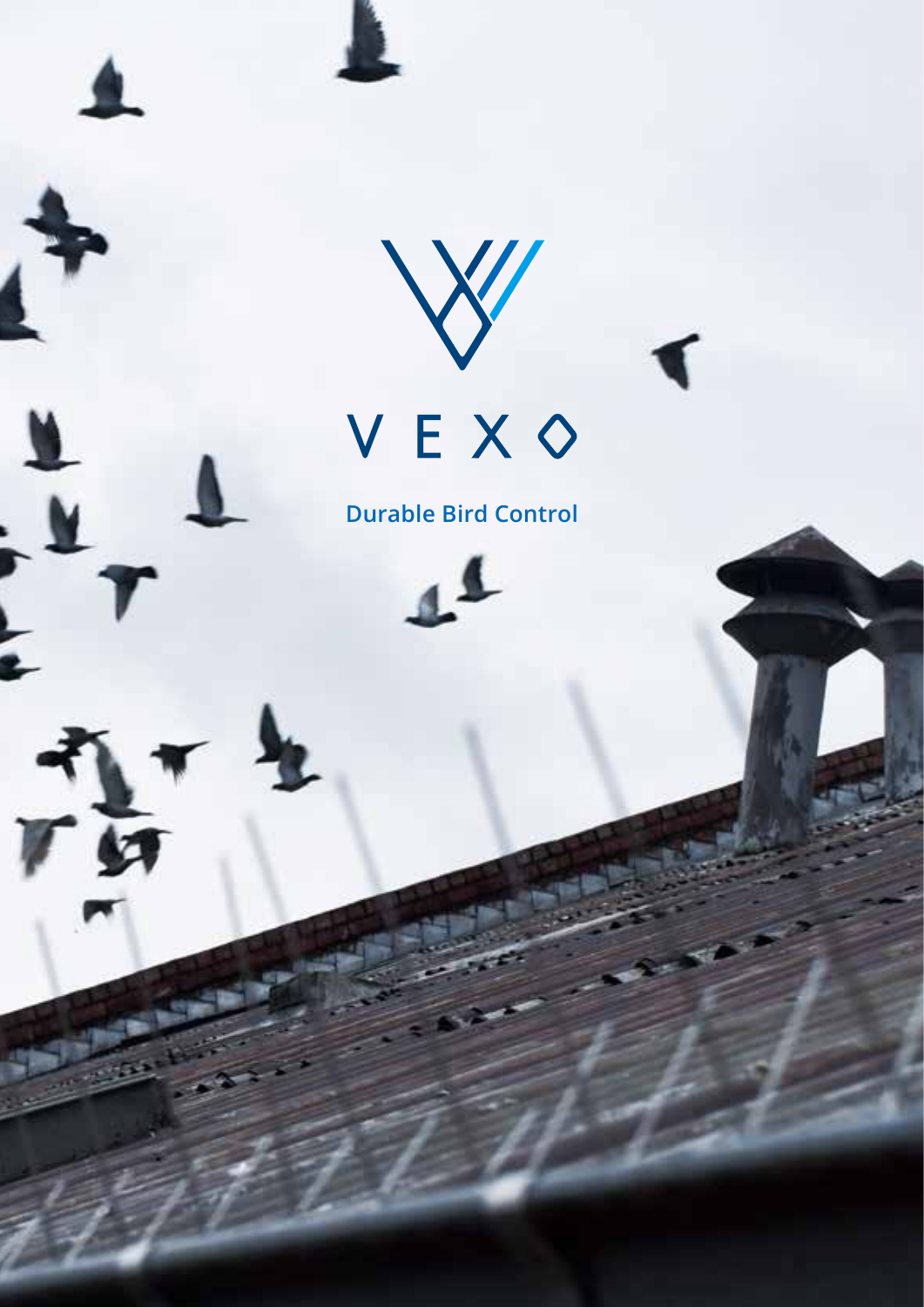# **VEXO** Durable bird deterrent solution

### **Contents**

- About VEXO
- Premium Stainless Range
- Polycarbonate Range
- Gutter Range
- Ledge & Swallow Range
- Seagull Range
- Dual Wire Range
- Post Wire System
- Solar Mesh Kits
- Case Studies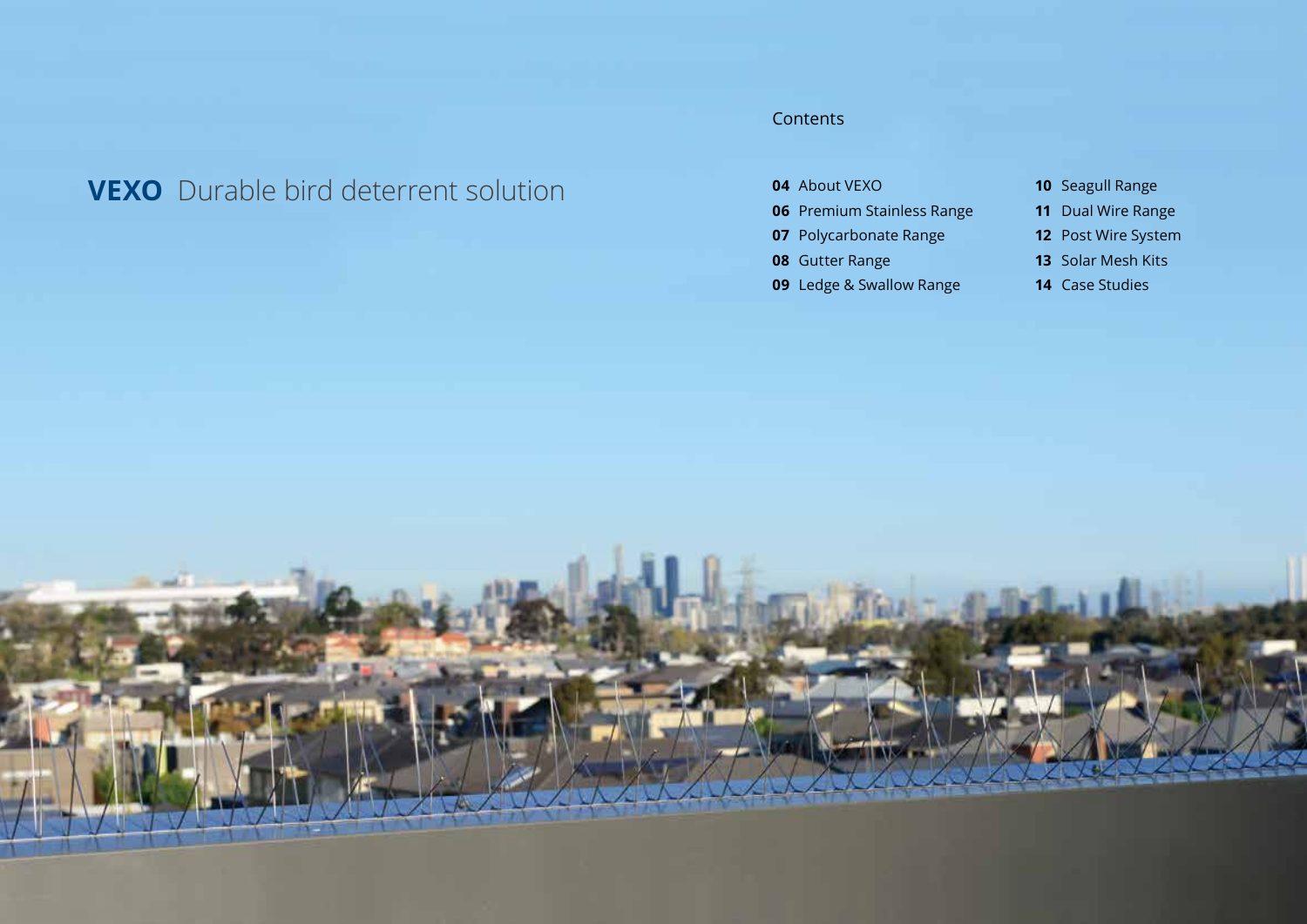# About **VEXO**

## There is value and beauty in products built to last.

Our principle is to thoroughly understand the problem and engineer a product to outperform and last the test of time.

Our spikes are precision welded and vigorously tested to ensure the highest standards are met so you can be confident they will deliver outstanding, long life performance.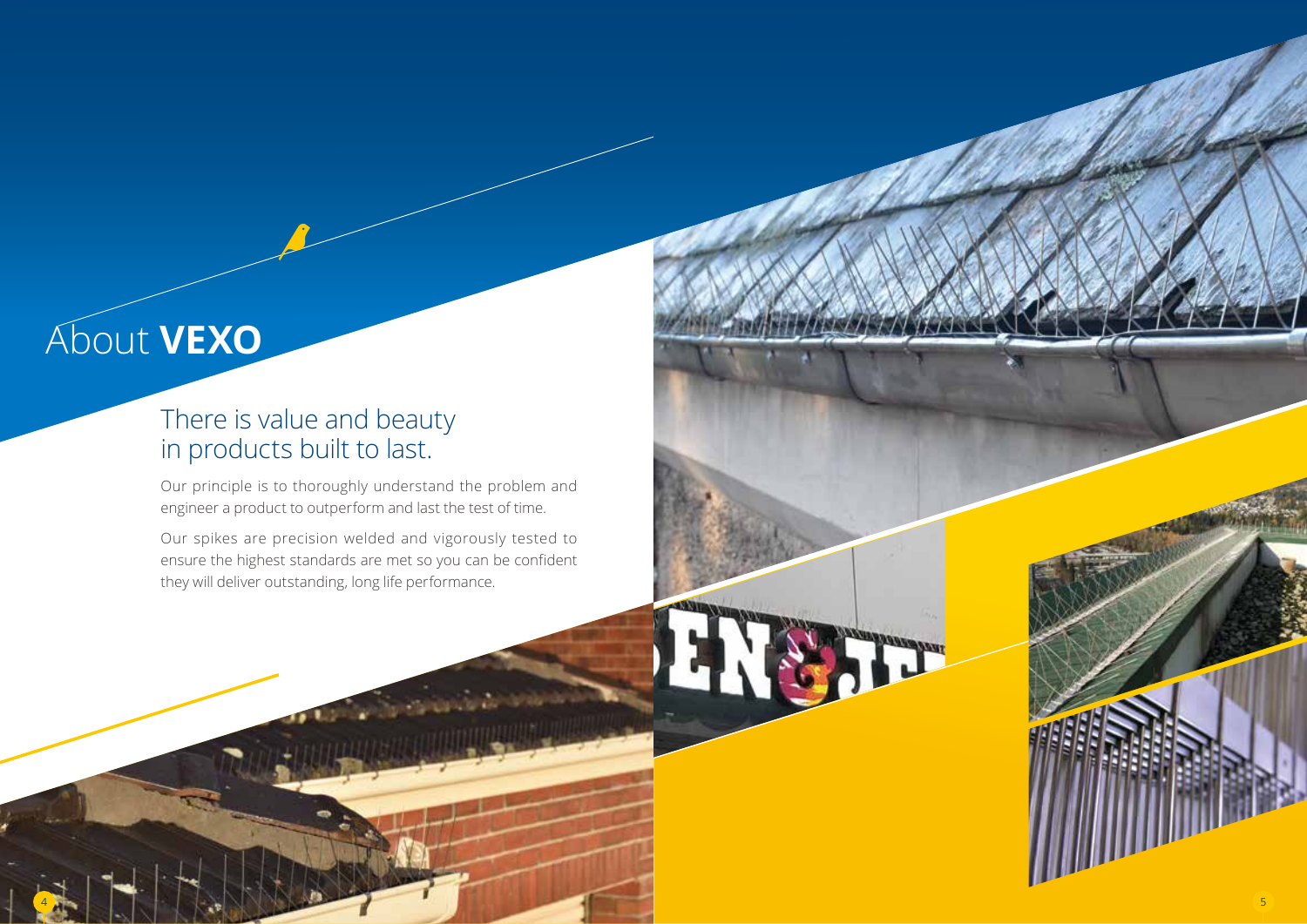

## **Polycarbonate**  Range

- Effective against small and medium birds, including mynas, sparrows and starlings.
- Wave base provides added stability and coverage.
- Durable, UV protected polycarbonate base that can be glued or screwed.
- Hardened spring stainless steel spikes that will not deform.
- ◆ Does not harm birds.





**PC4**





**PC6**







| <b>Type</b>      | <b>Polycarbonate Base</b> |     |     |
|------------------|---------------------------|-----|-----|
| Name / Code      | PC <sub>2</sub>           | PC4 | PC6 |
| Base material    | Polycarbonate             |     |     |
| Spike material   | 304 Stainless steel       |     |     |
| Length (mm)      | 500                       | 500 | 333 |
| Width (mm)       | 60                        | 130 | 240 |
| Height (mm)      | 110                       | 110 | 150 |
| Base width (mm)  | 60                        | 63  | 120 |
| Spike pitch (mm) | 50                        | 25  | 28  |
| Weight (g)       | 72                        | 96  | 141 |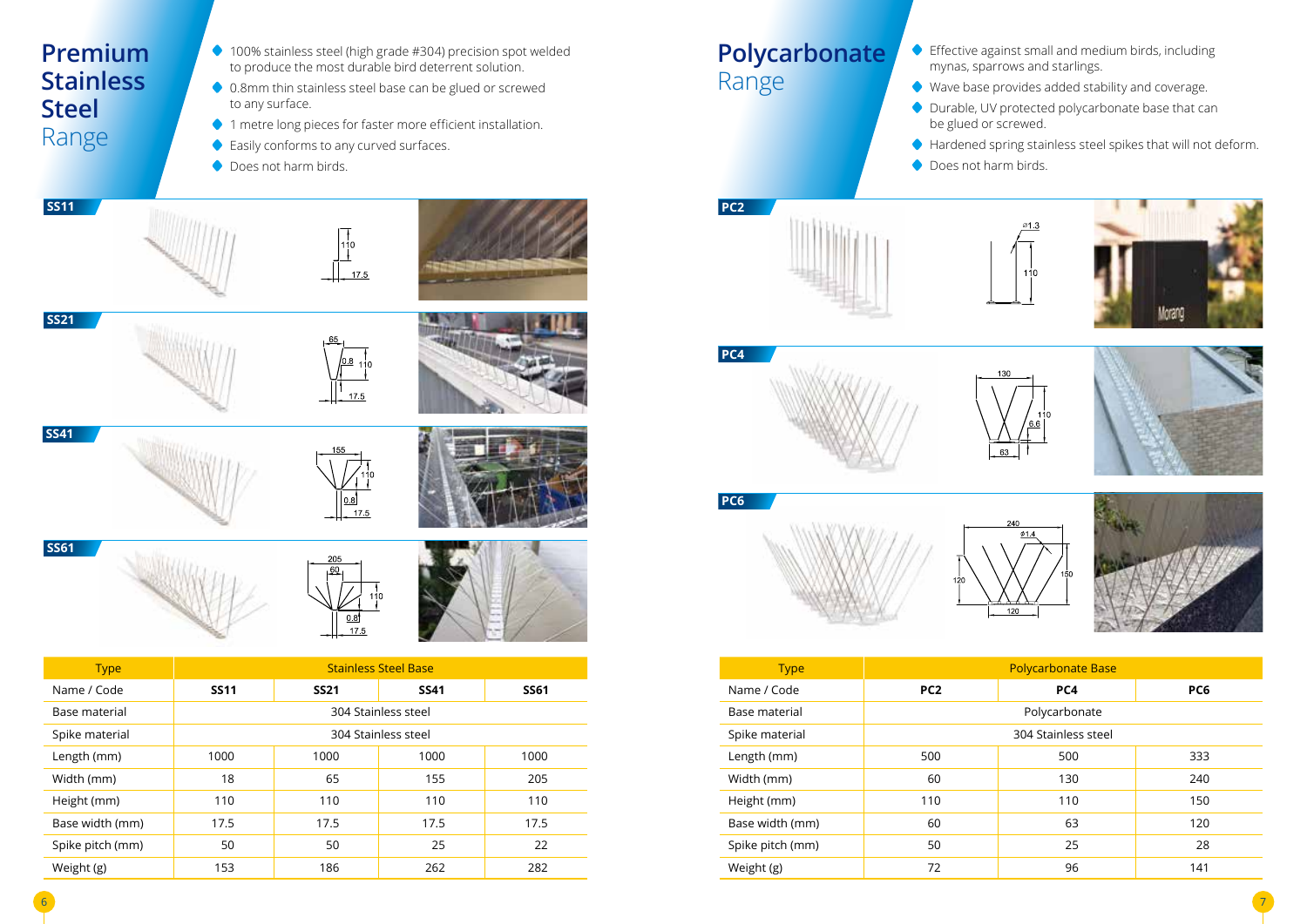- **Gutter**  Range
- **Prevents birds from perching or nesting in gutters.**
- Deters possums and rodents from climbing onto roofs.
- ◆ 100% stainless steel (304 grade) precision welded to produce a durable bird deterrent solution.
- Universal clips conform to any gutter lip, for fast, simple and secure installation.
- ◆ Does not harm birds.









**GS70**





| <b>Type</b>      | Gutter              |      |      |
|------------------|---------------------|------|------|
| Name / Code      | GX21                | GX33 | GS70 |
| Base material    | 304 Stainless steel |      |      |
| Spike material   | 304 Stainless steel |      |      |
| Length (mm)      | 1000                | 500  | 1000 |
| Width (mm)       | 80                  | 90   | 80   |
| Height (mm)      | 140                 | 140  | 140  |
| Base width (mm)  | 17.5                | 17.5 | 17.5 |
| Spike pitch (mm) | 50                  | 25   | 15   |
| Weight (g)       | 216                 | 146  | 300  |

## **Ledge & Swallow**  Range

- SL2 ledge spikes sit flush against ledges and can be glued or screwed down.
- SW71 prevent swallows from forming nests under eaves. Attach onto window frames to protect window ledges.
- SW71 can also be used to protect solar panels without casting shadows over the panels.
- ◆ 100% stainless steel (304 grade) precision welded to produce durable bird deterrent solution.







![](_page_4_Picture_24.jpeg)

| <b>Type</b>      | <b>Ledge &amp; Swallow</b> |             |  |
|------------------|----------------------------|-------------|--|
| Name / Code      | SL <sub>2</sub>            | <b>SW71</b> |  |
| Base material    | 304 Stainless steel        |             |  |
| Spike material   | 304 Stainless steel        |             |  |
| Length (mm)      | 1000                       | 1000        |  |
| Width (mm)       | 90                         | 105         |  |
| Height (mm)      | 110<br>135                 |             |  |
| Base width (mm)  | 17.5                       | 17.5        |  |
| Spike pitch (mm) | 50                         | 25          |  |
| Weight (g)       | 186                        | 262         |  |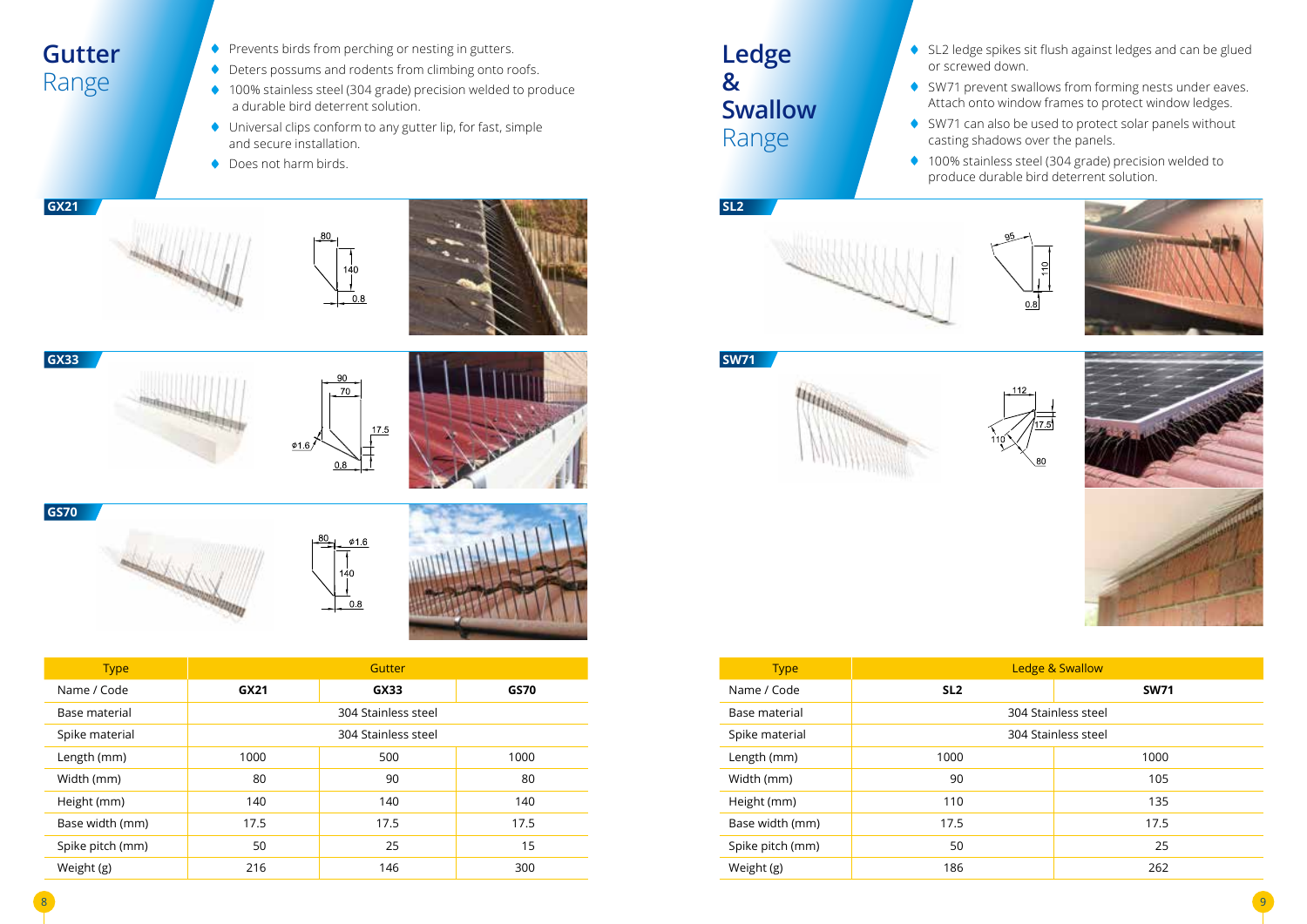## **Seagull**  Range

- Deters large birds such as seagulls, crows, ravens and magpies.
- ♦ 165mm tall spikes to prevent long legged birds from perching and defecating.
- ◆ 100% stainless steel (304 grade) precision welded to produce durable bird deterrent solution.
- ◆ Conforms to curved surfaces like signage.
- ◆ Does not harm birds.

![](_page_5_Figure_6.jpeg)

![](_page_5_Picture_7.jpeg)

![](_page_5_Figure_9.jpeg)

![](_page_5_Picture_10.jpeg)

| <b>Type</b>      | Seagull                  |      |  |  |
|------------------|--------------------------|------|--|--|
| Name / Code      | SGL <sub>2</sub><br>SGL4 |      |  |  |
| Base material    | 304 Stainless steel      |      |  |  |
| Spike material   | 304 Stainless steel      |      |  |  |
| Length (mm)      | 1000<br>1000             |      |  |  |
| Width (mm)       | 90                       | 200  |  |  |
| Height (mm)      | 165                      | 165  |  |  |
| Base width (mm)  | 17.5                     | 17.5 |  |  |
| Spike pitch (mm) | 50                       | 25   |  |  |
| Weight (g)       | 230<br>350               |      |  |  |

# **Dual Wire** Range

- Light yet incredibly strong rigid wire base, secured with fastening plates or zip ties.
- ♦ Ideal for mounting on non-flat surfaces such as round structural beams.
- Durable solution made from 100% high grade #304 stainless steel.
- ◆ Does not harm birds.

![](_page_5_Picture_18.jpeg)

![](_page_5_Picture_19.jpeg)

![](_page_5_Picture_20.jpeg)

![](_page_5_Picture_21.jpeg)

![](_page_5_Picture_22.jpeg)

![](_page_5_Picture_23.jpeg)

| <b>Type</b>      | <b>Dual Wire Base</b>      |     |  |  |
|------------------|----------------------------|-----|--|--|
| Name / Code      | <b>DW41</b><br><b>DW21</b> |     |  |  |
| Base material    | 304 Stainless steel        |     |  |  |
| Spike material   | 304 Stainless steel        |     |  |  |
| Length (mm)      | 1000<br>1000               |     |  |  |
| Width (mm)       | 70                         | 180 |  |  |
| Height (mm)      | 110<br>110                 |     |  |  |
| Base width (mm)  | 17.5<br>17.5               |     |  |  |
| Spike pitch (mm) | 25<br>50                   |     |  |  |
| Weight (g)       | 167<br>284                 |     |  |  |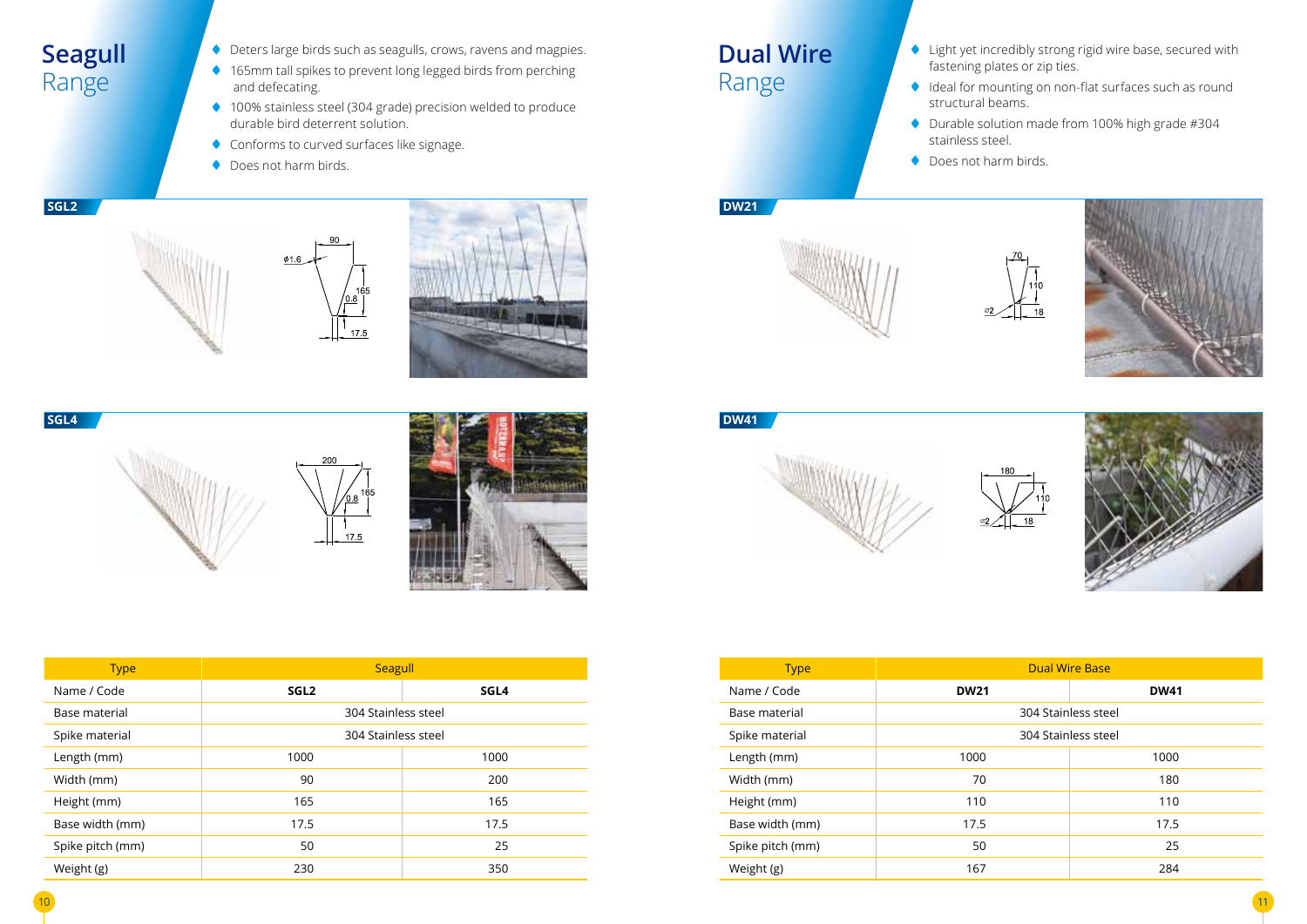### **Post Wire**  System

- Ideal to cover along ledges, parapets or billboards.
- Dual channel post wire system provides wider and more effective protection.
- ◆ Perfectly chamfered eyes prevent wearing of nylon coated string.
- Incredibly strong 4mm ø stainless steel posts.
- Nylon coated spring tensioned stainless steel wire.

![](_page_6_Picture_6.jpeg)

![](_page_6_Picture_7.jpeg)

![](_page_6_Picture_8.jpeg)

![](_page_6_Picture_9.jpeg)

![](_page_6_Picture_10.jpeg)

![](_page_6_Picture_11.jpeg)

**Invisifend**

![](_page_6_Picture_13.jpeg)

![](_page_6_Picture_14.jpeg)

| <b>Type</b>      | <b>Post and Wire System</b> |                |     |            |
|------------------|-----------------------------|----------------|-----|------------|
| Name / Code      | <b>PW36</b>                 | <b>RS34</b>    |     | Invisifend |
| Base material    | 304 Stainless steel         |                |     | Aluminium  |
| Wire material    | 316 Stainless steel         |                |     |            |
| Length (mm)      | 600                         | min arc length | 250 | 300        |
| Width (mm)       | 30                          | max arc length | 470 | 25         |
| Height (mm)      | 100                         | 125            |     |            |
| Base width (mm)  | 17.5                        | 25             |     | 25         |
| Spike pitch (mm) | 50                          |                |     | 25         |
| Weight (g)       | 204                         | 146            |     | 43         |

### **Solar Mesh** Kits

VEXO solar mesh guard prevents birds getting under solar panels, protecting the roof, panel and wiring from damage. No drilling or gluing required to install.

- Durable PVC coated mesh to last under Australian weather
- Fasteners clip onto panel without marking or damaging panel - protecting panel warranty
- $\bullet$  Simple and secure installation
- ◆ Ensures solar panels run efficiently

![](_page_6_Picture_22.jpeg)

- 30 metres x 20cm roll galvanised mesh coated with UV stabilised PVC
- 100 x Fasteners
- Gloves

 $\overline{12}$  ) and the contract of  $\overline{13}$  and  $\overline{14}$  and  $\overline{15}$  and  $\overline{16}$  and  $\overline{15}$  and  $\overline{16}$  and  $\overline{16}$  and  $\overline{16}$  and  $\overline{16}$  and  $\overline{16}$  and  $\overline{16}$  and  $\overline{16}$  and  $\overline{16}$  and  $\overline{16$ 

— Installation tips sheet

![](_page_6_Picture_27.jpeg)

![](_page_6_Picture_28.jpeg)

![](_page_6_Picture_29.jpeg)

![](_page_6_Picture_30.jpeg)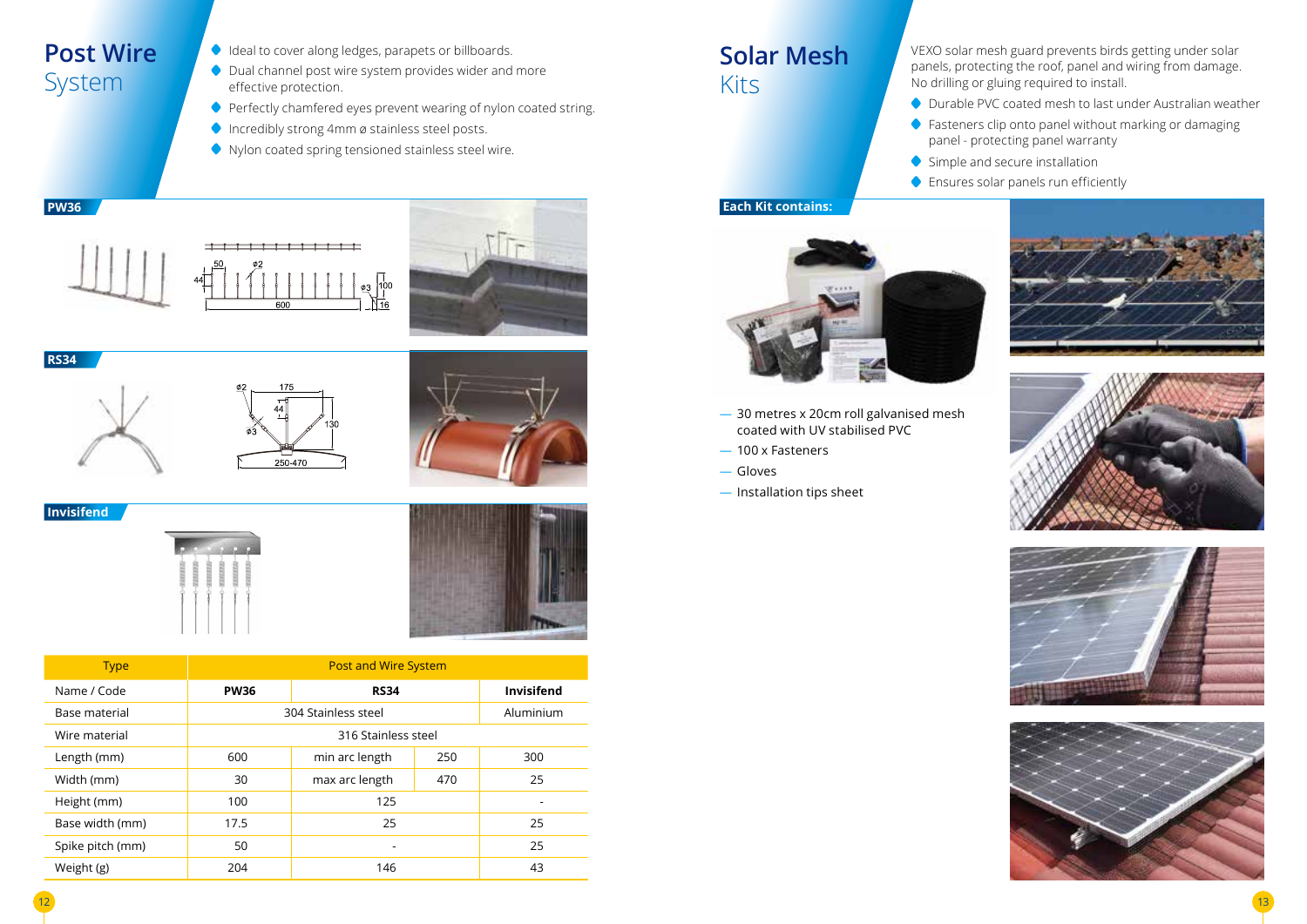### **Case Studies**

#### **Abbotsford Convent Bakery Sunshine Coast Mynas**

The heritage listed Abbotsford Convent Bakery sought out VEXO gutter spikes to prevent pigeons roosting above their front entrance. Both the bakery owner and the Convent facility manager were alarmed by the increasing number of pigeons posing a health and business risk. Both were very pleased with the effective immediate results.

![](_page_7_Picture_3.jpeg)

![](_page_7_Picture_5.jpeg)

Commercial waste collection points attract scavenging pest birds, picking at scrap food. VEXO spikes can be tek screwed onto fixed structures to provide a lasting bird deterrent solution. Spikes can be used in conjunction with wire systems to achieve a complete solution.

![](_page_7_Picture_8.jpeg)

![](_page_7_Picture_9.jpeg)

#### **Frankston Seaside**

VEXO Spikes were chosen to replace polycarbonate spikes which had aged, become brittle and fallen off. VEXO spikes are made with 100% 304 stainless steel which outlasts any polycarbonate spike. SGL4 spikes were used together with monofilament wires to defend against seagulls in the Frankston seaside area.

![](_page_7_Picture_13.jpeg)

![](_page_7_Picture_14.jpeg)

![](_page_7_Picture_15.jpeg)

![](_page_7_Picture_16.jpeg)

Aged care facility in Sunshine Coast faced a noisy problem every morning with a large group of mynas roosting on their front awnings. In order to remove the group to roost elsewhere, the high access team used a dense cover of SS41 spikes. After 2 weeks, the entire flock of mynas moved on elsewhere.

![](_page_7_Figure_19.jpeg)

![](_page_7_Picture_20.jpeg)

![](_page_7_Picture_21.jpeg)

Westside Pest Control in Canada used the SS61 to protect the parapets on top of this nursing home. This ensured birds would not perch on the top ledge and defecate down the windows and facades.

![](_page_7_Picture_24.jpeg)

![](_page_7_Picture_25.jpeg)

![](_page_7_Picture_26.jpeg)

![](_page_7_Picture_27.jpeg)

#### Please visit **www.vexospikes.com.au** to download our catalogue / specifications, and contact us to purchase VEXO bird deterrent solutions.

#### **Plascare (Aust) Pty. Ltd.**

**T** +61 3 9458 5118 **F** +61 3 9817 2714 **E** info@vexospikes.com.au 30 Culverlands Street, Heidelberg Heights, VIC 3081

![](_page_7_Picture_31.jpeg)